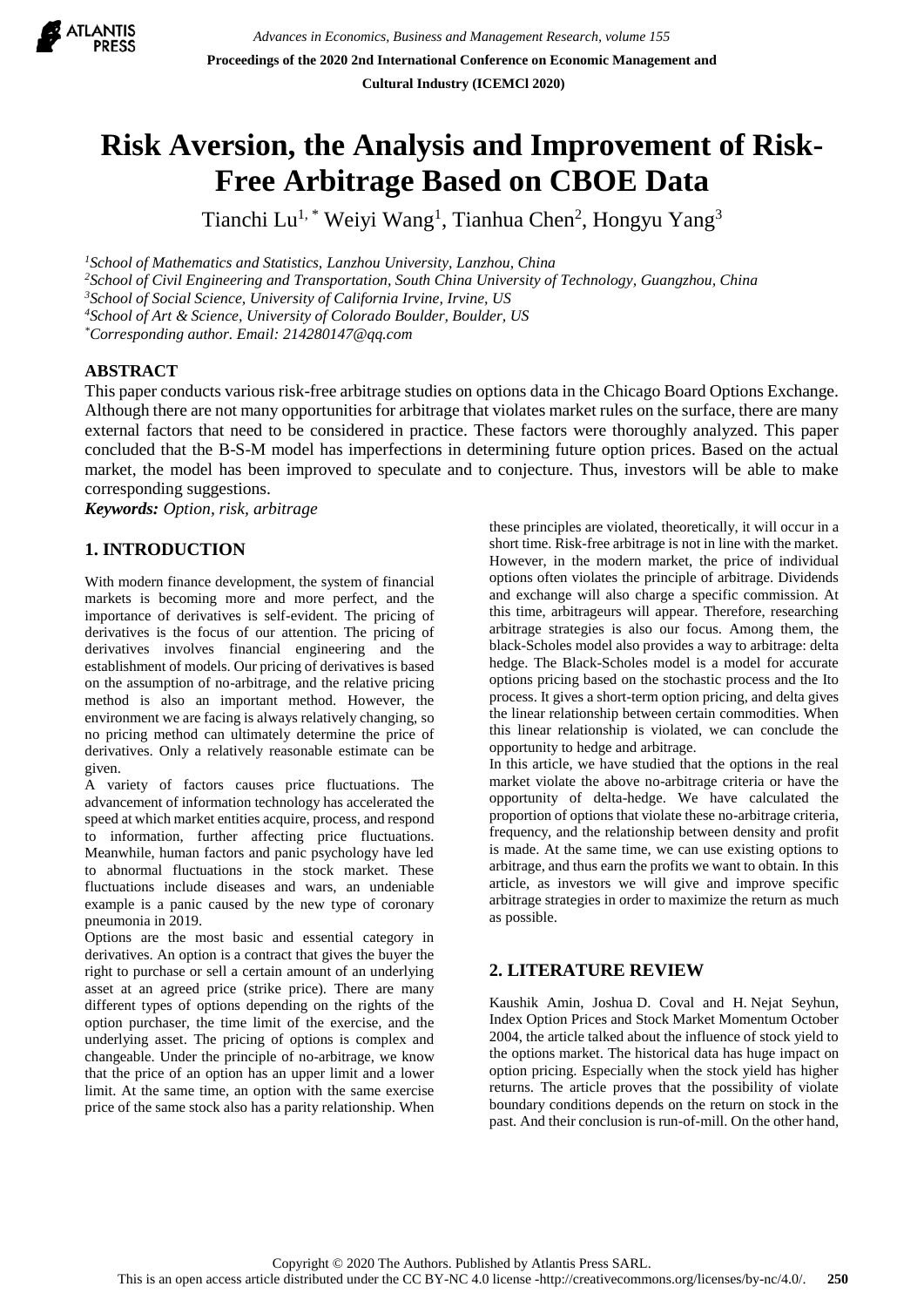the influence of stock has nothing to do with the model, and they don't rely on any known options pricing models. This proved our opinion that it's risky to arbitrage by using modern option pricing model. This article also proposes that considering the past stock returns, a more accurate estimate of the implied volatility of the index option price can be obtained, which is helpful for us to determine the fluctuation of related parameters through the analysis of historical data when revising the BSM model. Interval (such as the volatility of the underlying asset)

Amit Goyal, Alessio Saretto, Option Returns and Volatility Mispricing, March 2007, This paper proposes a method for explaining implied volatility that does not depend on the black-scholes model, but on the option price. The article uncovered existing pricing errors in the market and also made some speculations, such as the use of alternative estimates of implied volatility (the results calculated using option prices) may make investment results more profitable. The reason for this phenomenon is that investors did not consider all factors when forming their expectations for future stocks, especially ignoring the information contained in the cross section of implied volatility and considering assets alone. The price calculated by the cross-section model is closer to the real price, which also provides as a gist.

Joshua D. Coval, Tyler Shumway, Expected Option Returns, June 2000, this article conducts a detailed study of long-term option returns. The conclusion is that option returns conform to the rules of most assets to a large extent, but these returns appear to be low considering the corresponding level of risk. In addition to risk, volatility is also an important factor to consider in option pricing, which is undoubtedly the same as the factors considered in this paper when it comes to risk-free arbitrage. This article also finds that cross-grade returns are also negative in various options markets, and are related to their correlation with the implied volatility of the S & P 100 Index. This view is also consistent with the cross section of implied volatility above (that is, the implied volatility of different markets around the world at the same time) that plays a role in the pricing of stocks and options.

Jie Cao, Bing Han Cross section of option returns and idiosyncratic stock volatility, 2013. The article finds that the average hedging return of a hedging option is negative, regardless of the type of option, [5]and decreases monotonically with the increase of the special volatility of the underlying stock, but there is a positive correlation with the systematic risk of the underlying stock. [5] The test of this paper is consistent with the financial intermediation model under constraints, which excludes the volatility risks of the conventional stock market and is more focused on the actual market. [5] Some other conclusions are that the returns on hedge options in high-yielding stocks in the past are much higher than the returns on the stock itself. Several agents of the arbitrage limit between stocks and options affect the cross-section of hedge option returns. The impact is again a very complicated process. These are different factors from standard pricing models that investors need to be considering.

Jie Cao, Aurelio Vasquez, Xiao Xiao, Xintong Zhan, Volatility Uncertainty and the Cross Section of Option Returns March,2018. This paper reached a similar conclusion to the previous ones, namely, that is (to say), there is a negative correlation between volatility and the return on future options. It is characterized by the use of three different volatility analyses to make the results more representative. The author constructs a set of tradable options portfolio strategies based on neutral call options trading, and ranks them by three volatility. After controlling common risk factors from the stock market and various volatility risk factors, these options portfolio strategies can provide positive average returns. The conclusions obtained are similar to the above articles, that is, the volatility theory has nothing to do with market behavior and cannot be explained by conventional risk theory. The main influencing factor is the behavior of market makers.

# **3. DATA AND METHODOLOGY**

## *3.1. Sample selection*

In this study, we used the stock data on the Chicago Board of Trade (CBOE) from January to March 2017. CBOE established an options trading market and launched standardized contracts to revolutionize options trading. [8] The establishment of the Chicago Board Options Exchange marked that the options trading has entered a new stage of standardization and standardization. The Chicago Board of Options Exchange has successively introduced call and put options for stocks, and both have achieved success. Moreover, as an on-exchange transaction, its process also meets the characteristics of standardization and standardization, which can avoid a series of problems caused by off-exchange transactions. For each transaction, the data content includes option type, option price, strike price, expiration time, volatility, and delta. In order to ensure the randomness of the results, we selected 200 different stocks from the more than one million data of CBOE from January to March, and each of them selected 100 options. In the selection process, we first number each stock and then use random numbers to pick out the corresponding number of options. After excluding stocks with less than 100 options and stocks corresponding to short-term options with trading days less than seven days, a total of 20,000 sets of data were obtained.

## *3.2. Research hypotheses*

This article considers both transaction costs and nontransaction costs. Based on the data available, and based on the principle that investors want to complete transactions at the lowest cost, this article makes the following assumptions about market behavior and other factors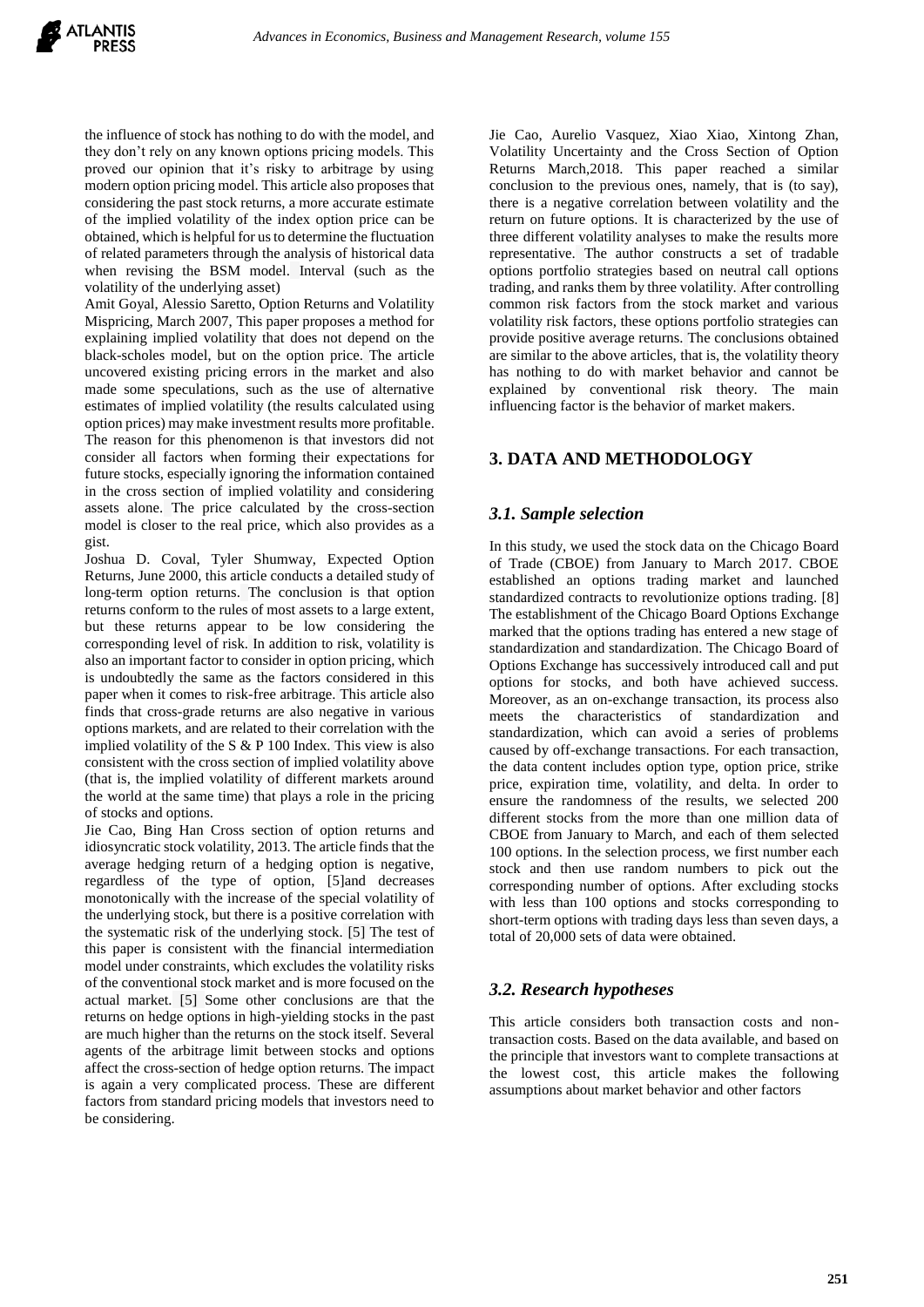

#### *3.2.1. Relevant assumptions of trading behavior*

Limited by information protection, it is impossible to obtain information on investor transactions. This article assumes that there is no bid-ask spread in the market; that is, the securities purchase price is equal to the sale price. According to the assumption of option parity theory, the trading strategy chosen in this article is the hold-to-maturity strategy. Investors buy and sell the product and hold it to the option expiration date and close the position on the option expiration date.

## *3.2.2. Relevant assumptions of the options market*

The option transaction fee is composed of two parts, namely the transaction commission charged by the securities company where the investor's securities account is located, and the transaction handling fee charged by CBOE. Assume that the commission rate is  $5/10,000$  and  $1/10,000$  of the total transaction amount. Therefore, the corresponding cost of each option contract is six ten thousandths of the contract amount.

#### *3.2.3. Hypothesis of the bond market*

When constructing a portfolio of options parity theory strategy and delta-hedge strategy, it is necessary to consider making loans from banks or depositing in banks. This article assumes that the investor's loan and deposit is riskfree, and the basic interest rate of deposits that announced by the bank is risk-free rate as well, which is the coupon rate of the bond. Here we assume that the annual interest rate is 0.5% and calculated as simple interest.

## *3.2.4. The cost of selling bonds is the difference between the benchmark interest rate on deposits and loans.*

Thus, investors deposit at the bank with a deposit-based interest rate equivalent to their risk-free bonds with the purchase rate as the deposit-based interest rate. Risk-free bonds.

#### *3.3. Method analysis*

We mainly focus on the risk-free arbitrage strategy for options such as the parity relationship, the upper and lower limits of the put-call price, and delta-hedge hedging risk arbitrage according to the black-Scholes model. This article discusses whether there are dividends for American options during their lifetime. When there is no dividend, an American call option will not be executed in advance. Whether an American put option is executed in advance depends on the time value of the option relative to the time

value of the currency (interest). We next prove this conclusion:

For American call options, consider two portfolios:

Portfolio 1: [7] An American call option to buy one share and cash of  $Xe^{-rT}$ 

Portfolio 2: one corresponding stock

Let t be any trading day before the option expiration date, and St is the value of the stock at time t, which is also the value of portfolio 2. If the call option is exercised at time t, the value of portfolio 1 is " $S_T - X + Xe^{-r(T-t)} < S_t$ ". If a call option is exercising when it expires, the value of option portfolio 1 is " $max(S_t, X) \geq S_t$ ". Therefore, we can see that the value of Portfolio 1 is smaller than the value of Portfolio 2 when it is executed in advance, and the value of Portfolio 1 is not lower than the value of Portfolio 2 if it is executed at the expiry date. Hence, it is not wise to execute American call options in advance.

For American put options with the similar method, we could know if the interest generated by the execution of the put option and the sale of stocks at the market interest rate is higher than the increase in the time value of the option in the same time period. It is exercised in advance. The put option is feasible. Specific circumstances include

1, The exercise price of the option is relatively high, but the stock market price is relatively low, that is, the put option is in a deep real value state

2, Higher risk-free interest rates in the market

3, Stock price volatility is small

After that, we discuss various situations of American option risk-free arbitrage. For example, the price is higher than the upper limit of the option price theory or lower than the lower limit of the theoretical price, does not meet the American option parity formula, and the price calculated by the black-Scholes model is biased.

## *3.3.1. Upper Bound*

Call options: American options paid out of dividends available above can now be considered European options. Its price should meet

 $c \leq S$ . If this formula is not valid, the arbitrageur can quickly obtain risk-free returns by buying stocks and selling call options. Put options: For everyone who owns a put option, the most favorable situation is that the stock price falls to 0 on a trading day. At this time, the price of the put option is equal to its exercise price, so the price limit is  $P \leq X$ 

## *3.3.2. Lower Bound*

Call options: We consider the following two portfolios: Portfolio A: A European call option that can buy one share and  $Xe^{-rT}$ cash

Portfolio B: one underlying stock

On the expiration date, if the stock price is higher than or equal to the strike price of the option, so the option is alive, and the value of the AB portfolio is equal. However, if it is lower than B, so the option is dead. The value of A should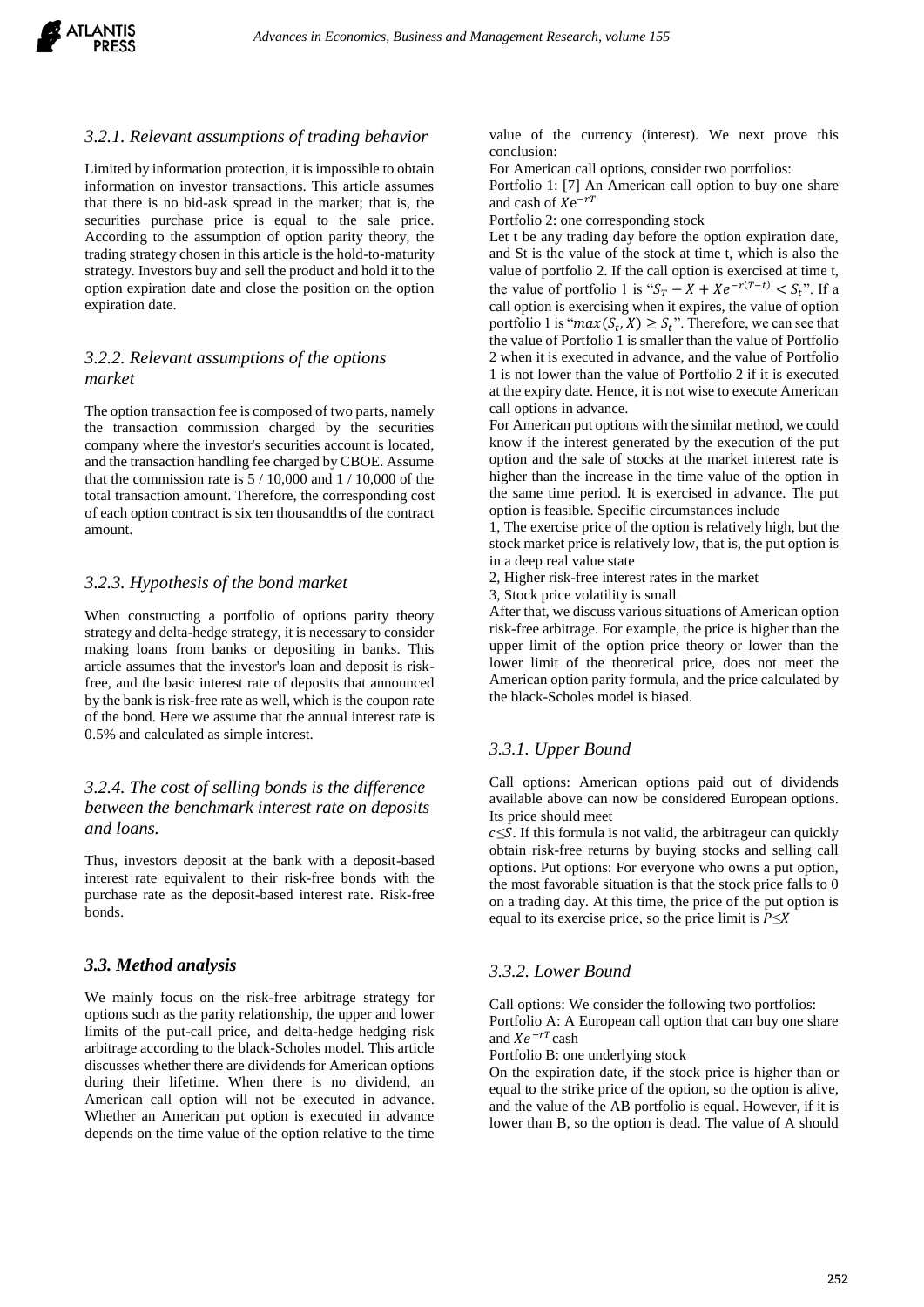not be lower than B.( $c + Xe^{-rT} \ge S$ ,  $c \ge S - Xe^{-rT}$ ) Because of the price can't be negative,  $c \ge max(S Xe^{-rT}$ , 0) Put option: If the price of the American put option paid without dividends is  $P \ll x_s$ , the arbitrageur will buy the American put option at the price of P and buy the stock at the price of S while selling the stock at  $X$ , so that  $x_s - p > 0$  is achieved. Risk return, so the price of American put options should satisfy  $P \ge max(x_s, 0)$ 

#### *3.3.3. American option parity formula*

Because the value of American call options and European call options without dividend payment is equal  $(C = c)$ . Moreover, the price of American put options is higher than European put options  $(P > p)$ . It is similar with European option parity formula  $c + Xe^{-rT} = P + S$ . Thus, we can  $getP + S > C + Xe^{-rT}$ . One more corollary to the same call and put options, consider the following two portfolios:

Portfolio 1: An American call option to buy one share of stock and  $X$  amount of cash

Portfolio 2: An American put option that can sell one share and one corresponding stock

If the put option of portfolio 2 is executed in advance at time t, then the value of portfolio 2 is  $X$ , and the value of portfolio 1 is  $Xe^{rT}$ , so the value of portfolio 1 is higher than the value of portfolio 2. If the put option is not exercised in advance, the value of portfolio 2 at time T is  $max(s_T, x)$ , while the value of portfolio 1 is  $max(s_T - x, 0) + Xe^{rT} =$  $max(s_T, x) + X(e^{rT} - 1)$ 

The value of combination 1 is higher than the value of combination 2 at any time, so the price of combination 1 should be higher than the price of combination 2, that is,  $C+$  $X > P + S$ , so we can get  $C + X > P + S > C + Xe^{-rT}$ 

**Table 1.** Arbitrage when the parity relationship does not hold

| Arbitrage   | Current          | Cash Flows at the expiry |            |
|-------------|------------------|--------------------------|------------|
| Current     | <b>Cash Flow</b> | of an option contract    |            |
| Portfolio   |                  | $S_T \geq X$             | $s_T < X$  |
| call option | $-c$             | $+s_T - X$               |            |
| Risk-free   | $-Xe^{-rT}$      | $+X$                     | $+X$       |
| investment  |                  |                          |            |
| $Xe^{-rT}$  |                  |                          |            |
| put options | $+p$             |                          | $-X + S_T$ |
| Short stock | $+S$             | $-S_T$                   | $-S_T$     |
| Total       | $-c-Xe^{-rT} +$  | 0                        | 0          |
|             | $p + S > 0$      |                          |            |

#### *3.3.4. Delta-hedge*

When pricing options, the approach we take is to construct a risk-free portfolio consisting of options contracts and their corresponding underlying assets so that their return is equal to the risk-free rate of return, and then the option price is derived. The reason why a risk-free portfolio can be constructed is that the option price will be affected by the

price of the underlying asset so that the loss on the option can be made upon the underlying asset vice versa. This strategy is delta-hedge. We consider the following portfolios:  $N_s$ (shares) and  $N_c$ (call option), the total value is V, which is  $V = N_s S + N_c C = N_c \left(\frac{N_s}{N_s}\right)$  $\frac{N_S}{N_C}S + C$ , h stands for  $\frac{N_s}{N}$ , h is called Hedging ratio. In order to fully hedge the portfolio, V should be independent of the price change of S , so  $\frac{\partial V}{\partial s}$  $\frac{\partial V}{\partial S} = N_c \left( h + \frac{\partial c}{\partial S} \right) = 0, \quad h = -\frac{\partial c}{\partial S}$  $\frac{\partial c}{\partial S}$ .  $\frac{\partial c}{\partial S}$  $\frac{\partial c}{\partial s}$  is the value of delta, it describes the rate of change of the option price to the price of the underlying asset. The call option delta is positive, and the put option delta is negative. Consider about black-Scholes

$$
c = SN(d_1) - Xe^{-rT}N(d_2)
$$
 (1)

$$
p = X e^{-rT} N(-d_2) - SN(-d_1)
$$
 (2)

$$
d_1 = \frac{\ln\left(\frac{S}{X}\right) + \left(r + \frac{\sigma^2}{2}\right)r}{\sigma\sqrt{T}}\tag{3}
$$

$$
d_2 = d_1 - \sigma \sqrt{T} = \frac{\ln(\frac{S}{X}) + \left(r - \frac{\sigma^2}{2}\right)r}{\sigma \sqrt{T}} \tag{4}
$$

Thus, we get  $\Delta_P = \frac{\partial p}{\partial s}$  $\frac{\partial p}{\partial s} = N(d_1) - 1 \Delta_c = \frac{\partial c}{\partial s}$  $\frac{\partial c}{\partial s} = N(d_1)$ We can get profits from the wrong pricing of options. If the price of a call option is overvalued, it may be profitable only by selling the option but may also be affected by factors such as rising stock prices. However, if we use delta-hedge, when the stock price rises, the gains of the stock longs can make up for the losses on the options so that investors get a net profit.

**Table 2.** Adjust hedge strategy based on the price of the underlying asset

| Option type | Underlying asset   | Underlying asset   |  |
|-------------|--------------------|--------------------|--|
|             | price rises        | price decreases    |  |
| Long call   | Delta increases.   | Delta decreases.   |  |
|             | Sell more assets   | Buy more assets    |  |
| Short call  | [2]Delta           | $[2]$ Delta        |  |
|             | increases,<br>Buy  | decreases.<br>Sell |  |
|             | more assets        | more assets        |  |
| Long put    | [2]Delta           | [2]Delta           |  |
|             | Sell<br>decreases. | increases.<br>Buy  |  |
|             | more assets        | more assets        |  |
| Short put   | [2]Delta           | [2]Delta           |  |
|             | decreases,<br>Buy  | Sell<br>increases. |  |
|             | more assets        | more assets        |  |

#### *3.3.5. Finding*

According to our data processing, we can find that there are very few options that violate upper bond and lower bond, which can be ignored except in extreme cases. This is because of the estimated range of upper bond and lower bond in a more standardized and effective market is too large. Once it appears, the magnitude of the violation will be too large. In addition to its own arbitrage opportunities, it will also be accompanied by other various arbitrage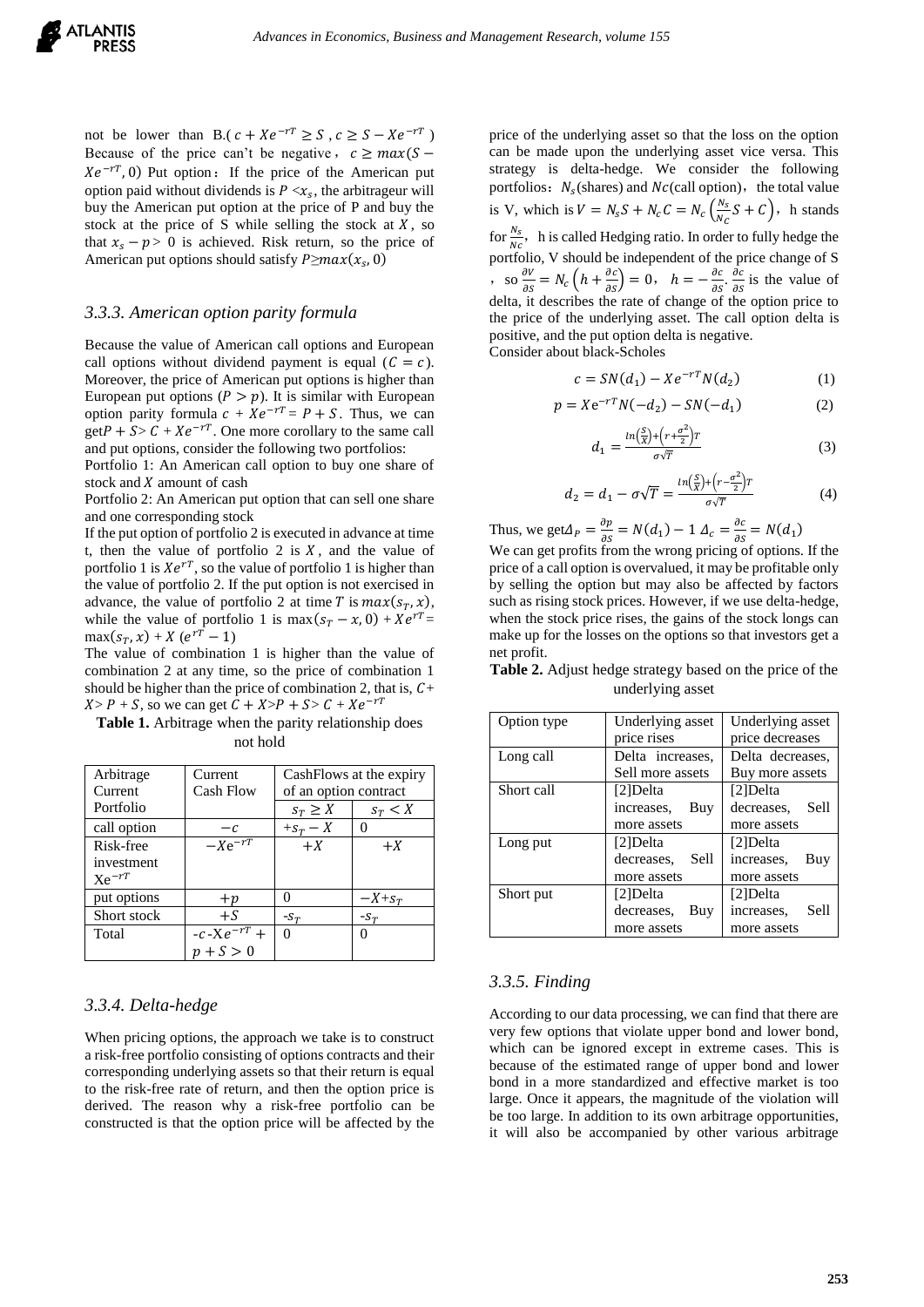opportunities. This is totally inconsistent with the laws of the market. To a large extent, such rare arbitrage opportunities are investors' mistakes in pricing. Therefore, in normal operation, these two arbitrage opportunities can be almost ignored.

We focus on the arbitrage opportunities brought by the option parity relationship and delta-hedge, and whether there is an opportunity to make money in violation of the no-arbitrage principle. In a real market environment, any transaction requires costs, and transaction costs play a vital role in the success of risk-free arbitrage. It is the only criterion to test the effectiveness of this arbitrage strategy. In practice, common arbitrage costs include transaction costs, margin occupation costs, and hedging costs. Therefore, the result of the option arbitrage strategy is actually the money left after the theoretical arbitrage profit excluding all costs. Among them, transaction cost is the most important factor, whether it is execution cost or spot transaction cost, etc., all belong to transaction cost. We are talking about stock options, so the most basic transaction costs we need to consider are the intermediate fees charged by the stock exchange and the intermediate fees charged by the option exchange itself. The intermediate fees charged by various exchanges seem to be small, and in fact, the impact on option prices cannot be ignored. So in doing risk-free arbitrage we need to add the impact of such fees.

In addition, the cost of occupancy of the deposit is also a very important factor, and there are many factors that affect the cost, so the calculation results obtained in the market are generally quite different. We consider an example here. For example, in the process of implementing an arbitrage strategy, it is necessary to short the spot to establish a position. Generally, in this case, investors use securities brokers or banks to carry out financing and margin trading channels to borrow funds. Sometimes the annual interest rate is high, which usually around 10%. However, when we deposit cash flows from arbitrage strategies into the money market, we often do not get such high returns, so for investors, the interest rate of risk-free assets actually has multiple. And these spreads also affect the cost of investment, and then affect the parity formula.

See the figure below for a comparison of the effects of cost considerations and non-cost considerations on parity arbitrage opportunities.

**Table 3.** The difference of some digital features between two put-call parities

|                 | Violati<br>on | Violation<br>Rate | Magnitude<br>Mean | Magnitude<br>Median |
|-----------------|---------------|-------------------|-------------------|---------------------|
| Put-call        | 8707          | 43.535%           | 0.9199            | 0.5452              |
| Parity $(0)$    |               |                   |                   |                     |
| Put-call        | 4773          | 23.87%            | 1.096             | 0.791               |
| Parity $(0.45)$ |               |                   |                   |                     |

We see that a large number of options that originally meet the arbitrage opportunity will no longer have the possibility of arbitrage, which shows that the impact of cost on the pricing of options is huge and cannot be ignored. If we do not consider the cost, blindly using the model to carry out arbitrage often leads to negative benefits, which we do not

want to see. This also further shows that arbitrage opportunities are not so easy to occur, and many factors have not been taken into account. At the same time, we know that more options are in line with market laws, which makes our understanding of the model further.

We can see that the stock code AAL can be arbitrage without considering the cost. We can arbitrage through the established strategy. We seem to get the desired cash flow, but when we are deducted by the exchange from transaction costs When someone ordered to repay the loan, we will find that our income has become negative. But we have no way to remedy because we hedged the risks in the market, so at this time we can no longer get extra money from this strategy, which means that arbitrage has failed.

The results of the above analysis show that in the practical operation of risk-free arbitrage, we must be careful and consider as comprehensive as possible. Only in this way can we accurately estimate the benefits of risk-free arbitrage. Otherwise, if you just operate according to a simple model, there will be negative returns, which is an investment loss that we don't want to see. Therefore, when we use the riskfree arbitrage strategy, we must be optimistic about the current market interest rate and various impacts.

#### **4. DISCUSSION AND IMPROVEMENT OF BLACK-SCHOLES MODEL**

After the parity arbitrage opportunities, we shall discuss about the black-Scholes model and delta-hedge. From the black-Scholes model we can know:

$$
d_1 = \frac{\ln\left(\frac{S}{X}\right) + \left(r + \frac{\sigma^2}{2}\right)r}{\sigma\sqrt{T}}
$$
\n<sup>(5)</sup>

$$
d_2 = d_1 - \sigma \sqrt{T} = \frac{\ln(\frac{S}{X}) + \left(r - \frac{\sigma^2}{2}\right)T}{\sigma \sqrt{T}}
$$
(6)

$$
N(d_1) = NORMSDIST(d1)
$$

$$
(Excel function) \t(7)
$$

$$
N(d_2) = NORMSDIST(d2)
$$

$$
(Excel function) \t\t(8)
$$

$$
C = Se^{-\gamma T} N(d_1) - Xe^{-r_f T} N(d_2)
$$
 (9)

$$
P = X e^{-r_f T} N(-d_2) - S e^{-\gamma T} N(-d_1)
$$
 (10)

[3] We can use this formula to calculate the theoretical value of the option price, and then compare it with the option price in the mature market. If there is an abnormality, we can use it to hedge. When the delta is neutral, and the spread is not 0, People can buy low and sell high for arbitrage.

**Table 4.** Delta-hedge cash flow at the time node shown by the initial data

|      |                          | Positive   Magnitu   Magnitude   Maximum |       |
|------|--------------------------|------------------------------------------|-------|
|      | cash flow de mean median |                                          | value |
| rate |                          |                                          |       |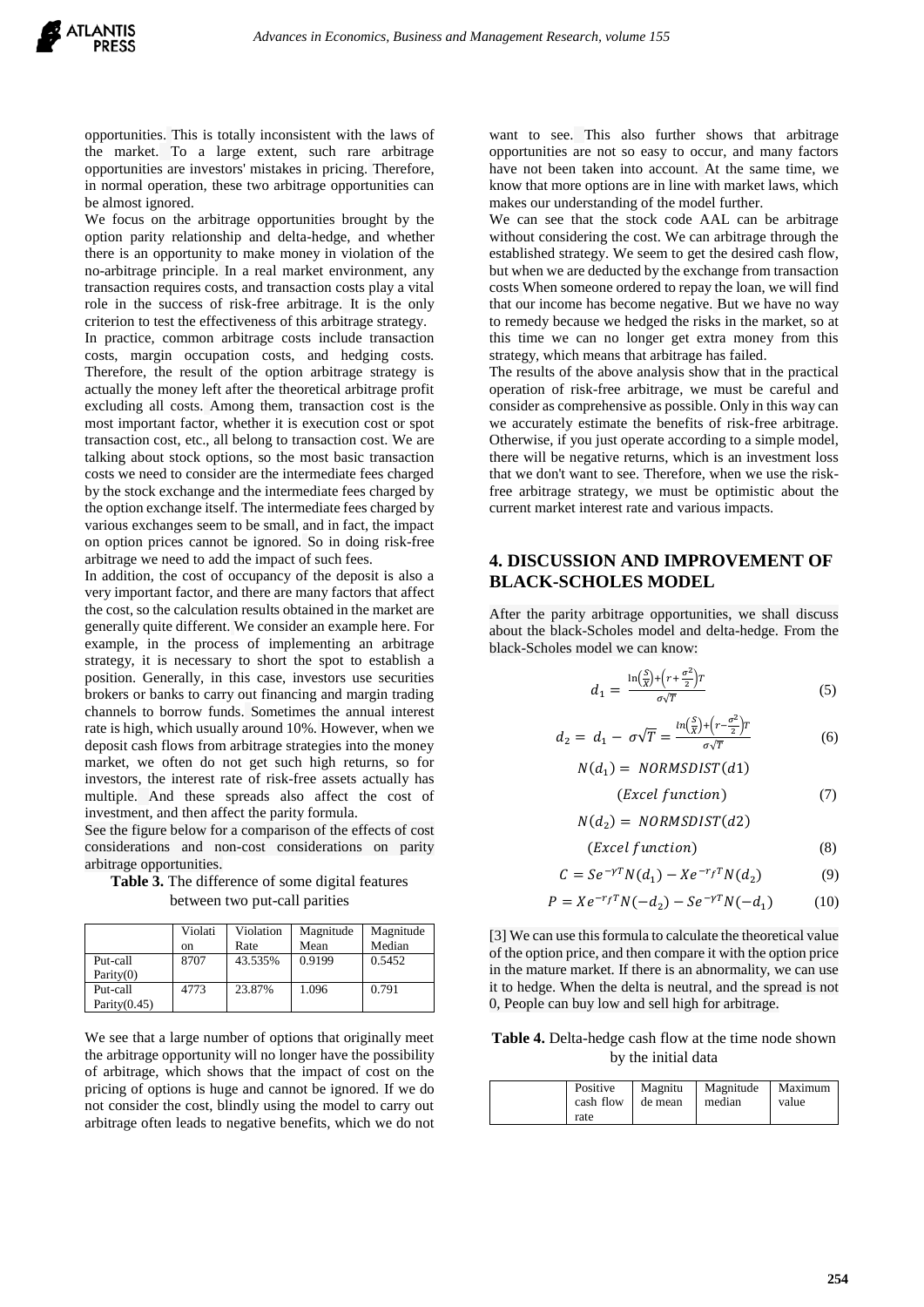| Put                | delta-   77.32% | 27.9482 | 9.1891  | 745.534 |
|--------------------|-----------------|---------|---------|---------|
| hedge              |                 |         |         |         |
| Call delta- 84.71% |                 | 33.5314 | 16.5326 | 744.861 |
| hedge              |                 |         |         |         |

The above table only shows the cash flow of delta-hedge at a certain time, but the delta value is not static. To keep the asset in a neutral state at all times, investors need to adjust the option position in time. The final return is the total return after stocks and options are closed, so it brings the limitations of delta hedge. When conducting hedging adjustments, investors need to frequently adjust the number of options and stocks, and each transaction will have a certain transaction fee, which will increase as the number of transactions increases. [6] Secondly, this hedging strategy is only effective when there is a small change in the stock price. It is more complicated to perform delta-hedge on options to pay dividend stocks, and we will not go into details here.

Although in practice, the B-S-M option pricing formula is by far one of the best models for explaining the dynamics of option prices, the market has not fully followed our schedule. The price of the B-S-M model is still different from the actual market. The most typical phenomenon is that the implied volatility should be constant under the B-S-M model, but there are often volatility surfaces in reality. This proves that the B-S-M model does have many flaws and is based on many assumptions. The black-scholes model is like the parity relationship, relaxes in transaction costs. In parity relations, we have discussed the impact of this aspect, and we will not repeat it.

The relaxation of parameter assumptions will also affect our results, because the BSM model assumes that the interest rate and the return on the underlying asset are constant, but in fact this is wrong, and it is not even a deterministic function that uses time and the underlying asset price as independent variables. We should add a range of variation to the value of these parameters and then calculate the option's price range.

In addition, the BSM model assumes continuous changes in asset prices, and the BSM model assumes that the underlying asset prices continue to change, obeying a lognormal distribution. However, asset price changes are discrete and often jump, regardless of the minimum number of points and the investor's Blindly following the trend and so on, geometric Brownian motion cannot describe and capture these pairs. Moreover, jumps often occur suddenly, and hedging cannot be accomplished simply by relying on the normal distribution.

We mainly discuss about the impact of volatility on our strategy. The underlying asset volatility in the B-S-M model is a known constant, but this is incorrect. Because an asset's market is different under different circumstances, the degree of market regulation is also different, and liquidity and technological improvement are also uncertain; the implied volatility will change with the expiration time of options. In fact, one finds that volatility is itself a random variable.

We should build a stochastic model of volatility. That is, in addition to the stochastic process that the underlying asset price itself obeys, volatility should also be described using a stochastic process. Such as

$$
dS_t = \mu S_t dt + \sigma_t S_t dz_t
$$
 (11)

$$
d\sigma_t^2 = p(S_t, \sigma_{t,t}) dt + q(S_t, \sigma_t, t) dz_t
$$
 (12)

Because its establishment process is too complicated, we will not repeat it here. We believe that when volatility is a stochastic process, a more appropriate option pricing model would be:

$$
\mathbf{r}_t = \int_0^\infty f_t(\theta_0) h(\theta_0 | \sigma_0) d\theta_0 \tag{13}
$$

Where f () is the B-S-M formula:

T is the option expiration date:

 $\theta_0 = \int_0^T \sigma_t dt$  $\int_0^1 \sigma_t dt$  h is Risk-neutral probability density

$$
d_1 = \frac{\frac{\ln \mathcal{S}_t}{\mathcal{X}} + \left(r + \frac{\sigma_t^2}{2}\right) r}{\sigma_t \sqrt{T}}
$$
(14)

$$
d_2 = \frac{\frac{\ln S_t}{X} + \left(r - \frac{\sigma_t^2}{2}\right)T}{\sigma_t \sqrt{T}}\tag{15}
$$

We believe that a density should be add in the original formula which is about probability, and the pricing formula should be recalculated under the dimensionless change. That is, the expectation of B-S-M under the stochastic model is calculated. It will be more accurate to replace the original option value with this expectation.

Therefore, in the investment process, investors should have a deeper understanding of the rate of change. Don't simply get a "determined" volatility from history and then hedge, this often results in the opposite. We believe that investors should divide history into broad sections when conducting hedging, and focus on researching some changes. Based on the current trend, re-evaluate volatility. When a position is established, it should be at any time after the position is established. Changing positions in response to uncertain changes in the market; buying and selling based on constant fluctuations in volatility. People cannot stick to the original strategy. Although this operation is too technical, it does help our investment. We also mention the risks posed by the operation in the later section.

#### **5. RISKS AND OTHER FACTORS**

At the same time, the impact of the existence of dividends on parity should also be considered, because the size of the dividend also represents the size of the risk and the difference in cash. If we use D to represent the discounted value of dividends over the life of the option. We must assume that the timing and amount of dividends paid during the option period are known. But in practice, this assumption is not very reasonable, because most options traded on the exchange do not exceed one year. Therefore, this factor is too complicated and also hinders the length of this article, so we will not go detail about that.

In actual situations, the requirements for risk-free arbitrage operations are high, because operations in accordance with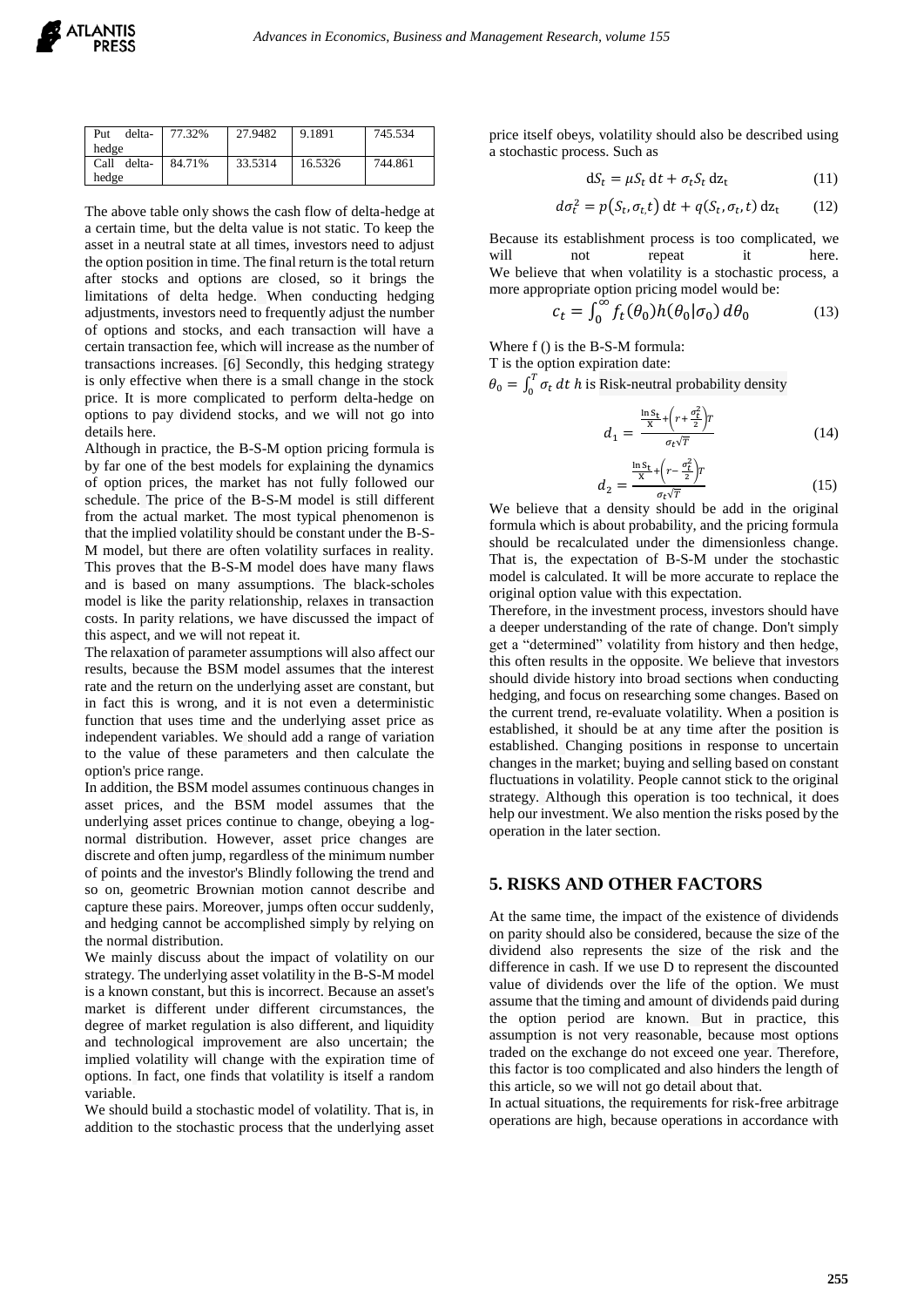existing models often cause order failures due to external factors. For example, sometimes we need to establish multiple positions in order to constitute an arbitrage adjustment button. We need to buy and sell call options, put options, and underlying assets, which is often impossible in actual transactions. The liquidity of the stock market environment or other reasons often increases our costs. Moreover, the conditions for arbitrage generally require the simultaneous delivery of various assets. If the arbitrage operation cannot be executed synchronously due to liquidity and other reasons, it will be very easy to miss opportunities, and may even expose downside risks, eventually leading to negative returns. Therefore, whether each position can be traded at the same time and the success award is established directly affects the profit of arbitrage.

At the same time, delivery also creates risks, although American options can be delivered at any time, once operations such as dividends occur, the value of our options will change directly, which will be very detrimental to arbitrage. In addition, there will be large fluctuations in the market during this process, which will result in delivery risks during the arbitrage operation. Because when carrying out an arbitrage strategy, we need to establish obligatory position and a right position, so we need to use the underlying assets required to achieve the held Yiwu positions for delivery at the contract expiration date. If the stock is on a continuous daily limit at this time, then the investor cannot normally buy the stock, and often needs a rights issue. The investor will default because of insufficient quota. In addition, in the actual operation of option risk-free arbitrage, when we multiple synthetic option power positions are established and the underlying stock needs to be held at the same time. If the stock market is in the context of stock market volatility, the stock spot will also be executed before delivery and has great risk.

Moreover, the "risk-free" in risk-free arbitrage refers to the risk of the time arbitrage portfolio, but for the operation process that requires the opening of an obligation position, it will not be reduced to the risk-free expected by its strategy. This is a risk that will exist in actual operation. [4] For example, when the price of the underlying asset encounters a sharp decline, short call options in the strategy will face to additional margin, and increasing the cost of capital occupation. The market continues to deteriorate, which can easily lead to a chain reaction and a full liquidation. It will cause the entire strategy to collapse and lead to great losses.

# **6. ANALYSIS OF FUTURE OPTION PRICING**

According to the quotations that there are many types of factors can affect future options and stock prices, such as the cross section of implied volatility, special volatility, and historical [1] returns on stocks and options. The behavior of market makers is also an important part of it. For example, in the actual market, market change charge higher premiums on high-volatility stock options. Because these

options have higher hedging costs, more difficult arbitrage, and people get more profit. In the fifth quotation, the author divided the volatility into  $VOL +$  and  $VOL$ . The market maker charged a high premium for two types of high volatility options that have achieved volatility measurement, which affected its implied volatility, which in turn affected The entire market. From a cross-sectional perspective, prices in different markets around the world are all interrelated, but because few people notice this problem, some pricing errors have occurred. From the perspective of historical data, the returns of stock options with higher profits in the past are much higher than the returns of the stock itself, indicating that investors are mostly confident in the positive direction. If you want to accurately predict the price, you need to consider the volatility of each global market at the same time in the horizontal direction, historical data and implied volatility in a single market. The mathematical calculation and modeling are too complicated, so the option price constitutes Time series still have no more accurate mathematical models to describe.

Therefore, when investors carry out risk-free arbitrage operations, they need to be optimistic about the market and not blindly entangle with the model. They should appropriately adjust according to the model to avoid external risks as much as possible. We recommend that when investing, investors, choose a relatively stable market to avoid possible recovery risks and delivery risks. We also recommend that investor positions should be established in a timely and accurate manner.

## **7. CONCLUSION**

In the conclusion, we found that the arbitrage opportunities obtained in violation of the parity relationship in the CBOE are plenty. This is inconsistent with market laws and no arbitrage rules, but according to our in-depth discussion, we found that the facts are not what we thought. In practice, arbitrage opportunities need to consider various external factors, we need to consider costs, and external risks caused by margin and exchange regulations. This makes our arbitrage often not in accordance with the established strategy and makes it suitable. The opportunities for arbitrage have been greatly reduced. Therefore,in the market, we need to screen out options that really meet the arbitrage opportunities, otherwise we may backfire and get negative returns.We must pay attention to some problems which cannot be calculated in the operation of the market in order to further avoid risks. In this article, we analyze a variety of risks and some factors that affect the price of options, and delve into the frequency of parity arbitrage relationships, as well as the factors that affect the frequency. Risks provide a certain direction for investors to avoid risks and reduce the possibility of losses outside of the strategy. This is very meaningful to investors, because all the investor like profit and hates risk.